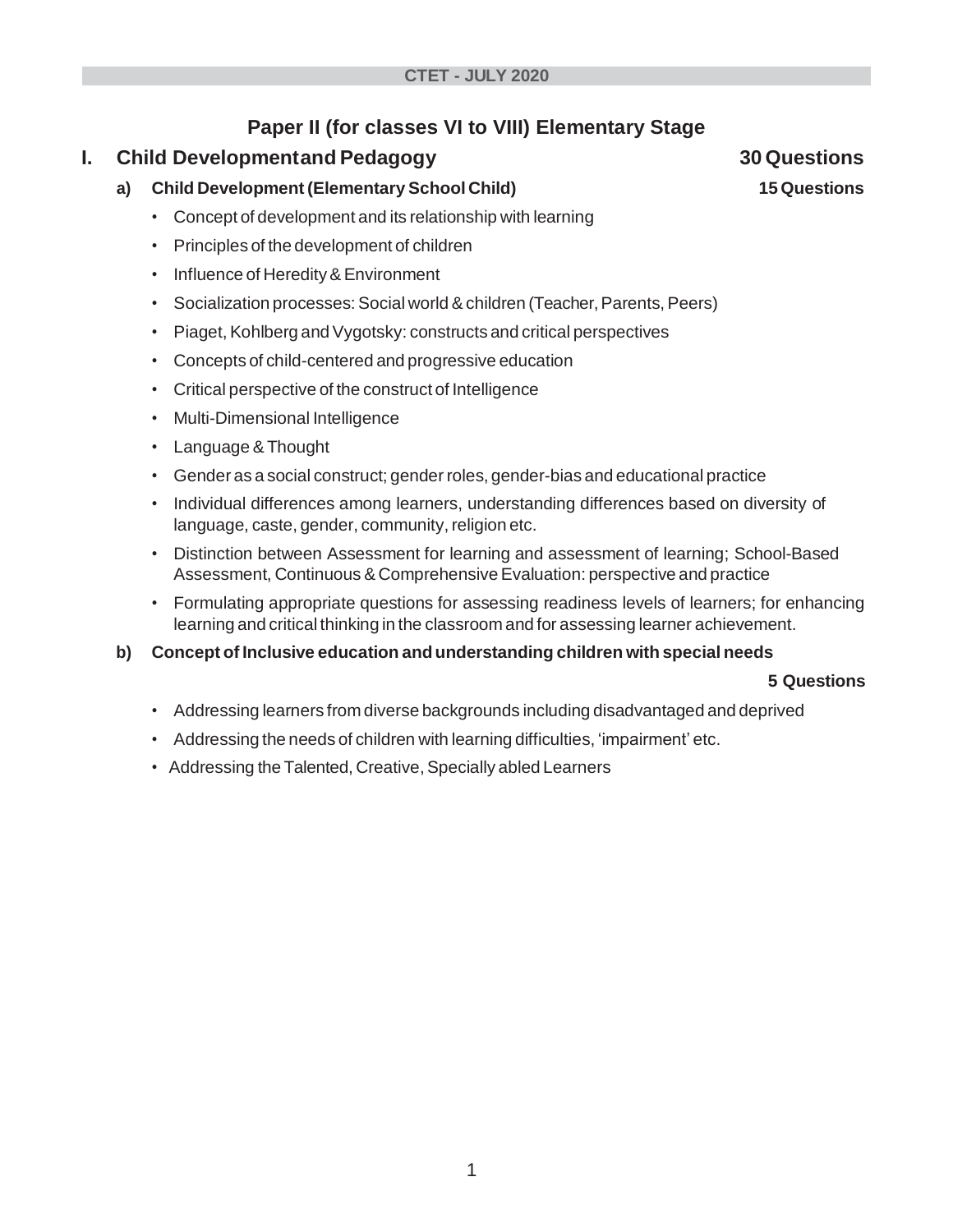## **c) Learning andPedagogy 10 Questions**

- How children think and learn; how and why children 'fail' to achieve success in school performance.
- Basic processes of teaching and learning; children's strategies of learning; learning as a social activity; social context of learning.
- Child as a problem solver and a 'scientific investigator'
- Alternative conceptions of learning in children, understanding children's 'errors' as significant steps in the learning process.
- Cognition &Emotions
- Motivation andlearning
- Factors contributing to learning personal & environmental

## **II. Language I 30 Questions**

### **a) Language Comprehension 15 Questions**

Reading unseen passages - two passages one prose or drama and one poem with questions on comprehension, inference, grammar and verbal ability (Prose passage may be literary, scientific, narrative ordiscursive)

### **b) Pedagogy ofLanguage Development 15 Questions**

- Learning andacquisition
- Principles of language Teaching
- Role of listening and speaking; function of language and how children use
- it as a tool
- Critical perspective on the role of grammar in learning a language for communicating ideas verbally and in written form;
- Challenges of teaching language in a diverse classroom; language difficulties, errors and disorders
- Language Skills
- Evaluating language comprehension and proficiency: speaking, listening, reading and writing
- Teaching- learning materials: Textbook, multi-media materials, multilingual resource of the classroom
- Remedial Teaching

## **III. Language-II 30 Questions**

#### **a) Comprehension 15 Questions**

Two unseen prose passages (discursive or literary or narrative or scientific) with question on comprehension, grammar and verbal ability

#### **b) Pedagogy ofLanguage Development 15 Questions**

- Learning andacquisition
- Principles of language Teaching
- Role of listening and speaking; function of language and how children use it as a tool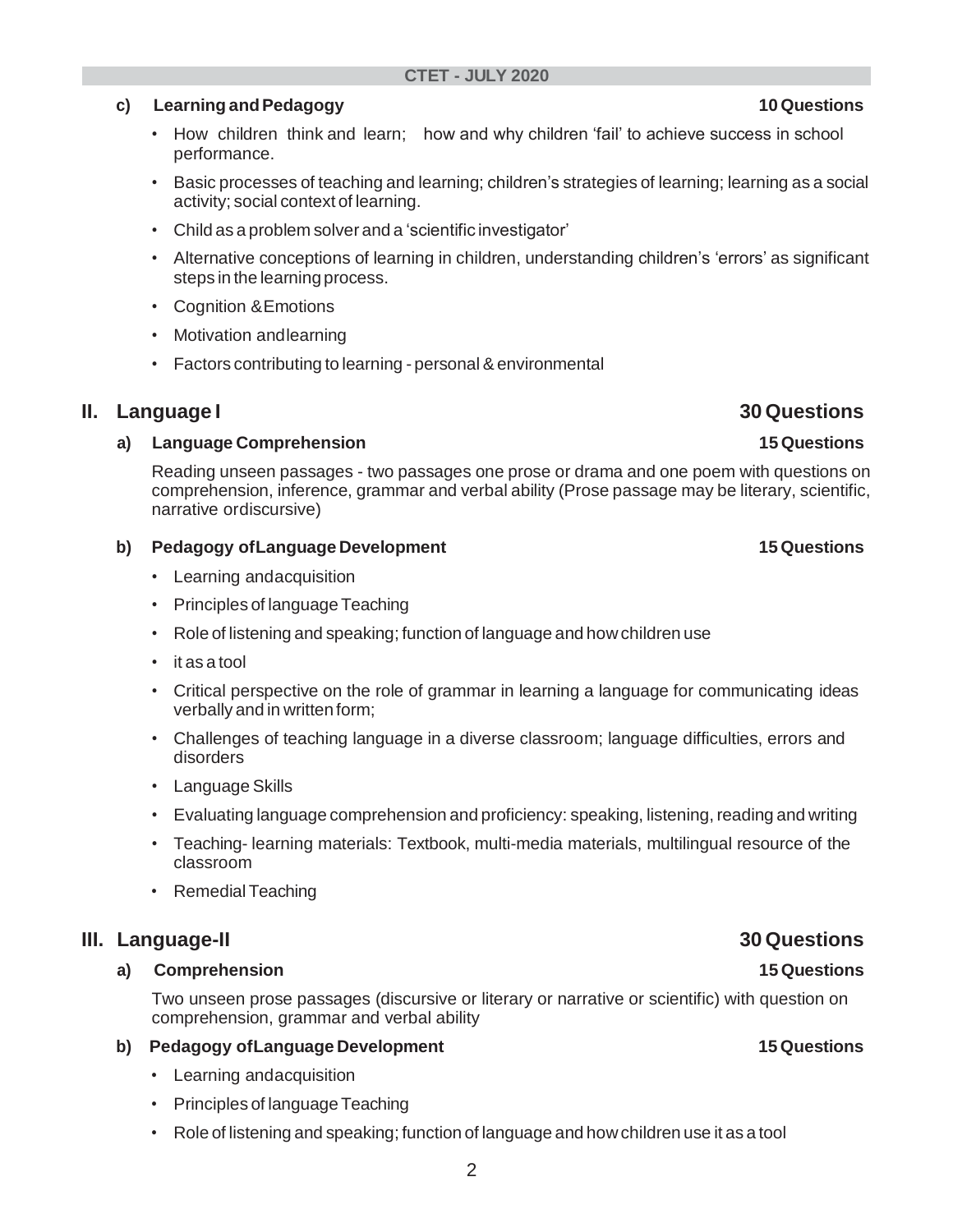- Critical perspective on the role of grammar in learning a language for communicating ideas verbally and in written form;
- Challenges of teaching language in a diverse classroom; language difficulties, errors and disorders
- Language Skills
- Evaluating language comprehension and proficiency: speaking, listening, reading and writing
- Teaching learning materials: Textbook, multi-media materials, multilingual resource of the classroom
- Remedial Teaching

## **IV.** Mathematics and Science **60 Questions**

**(i) Mathematics 30 Questions Number System a) Content 20 Questions**

- Knowing ourNumbers
- Playing withNumbers
- Whole Numbers
- Negative Numbers and Integers
- Fractions

## **Algebra**

- Introduction to Algebra
- Ratio andProportion

## **Geometry**<br>• Rasic*r*

- Basic geometrical ideas (2-D)
- Understanding ElementaryShapes (2-D and 3-D)
- Symmetry:(reflection)
- Construction (using Straight edge Scale, protractor, compasses)
- **Mensuration**
- **• Data handling**

## **b) Pedagogical issues 10 Questions**

- Nature of Mathematics/Logical thinking
- Place of Mathematics in Curriculum
- Language ofMathematics
- Community Mathematics
- **Evaluation**
- Remedial Teaching
- Problem of Teaching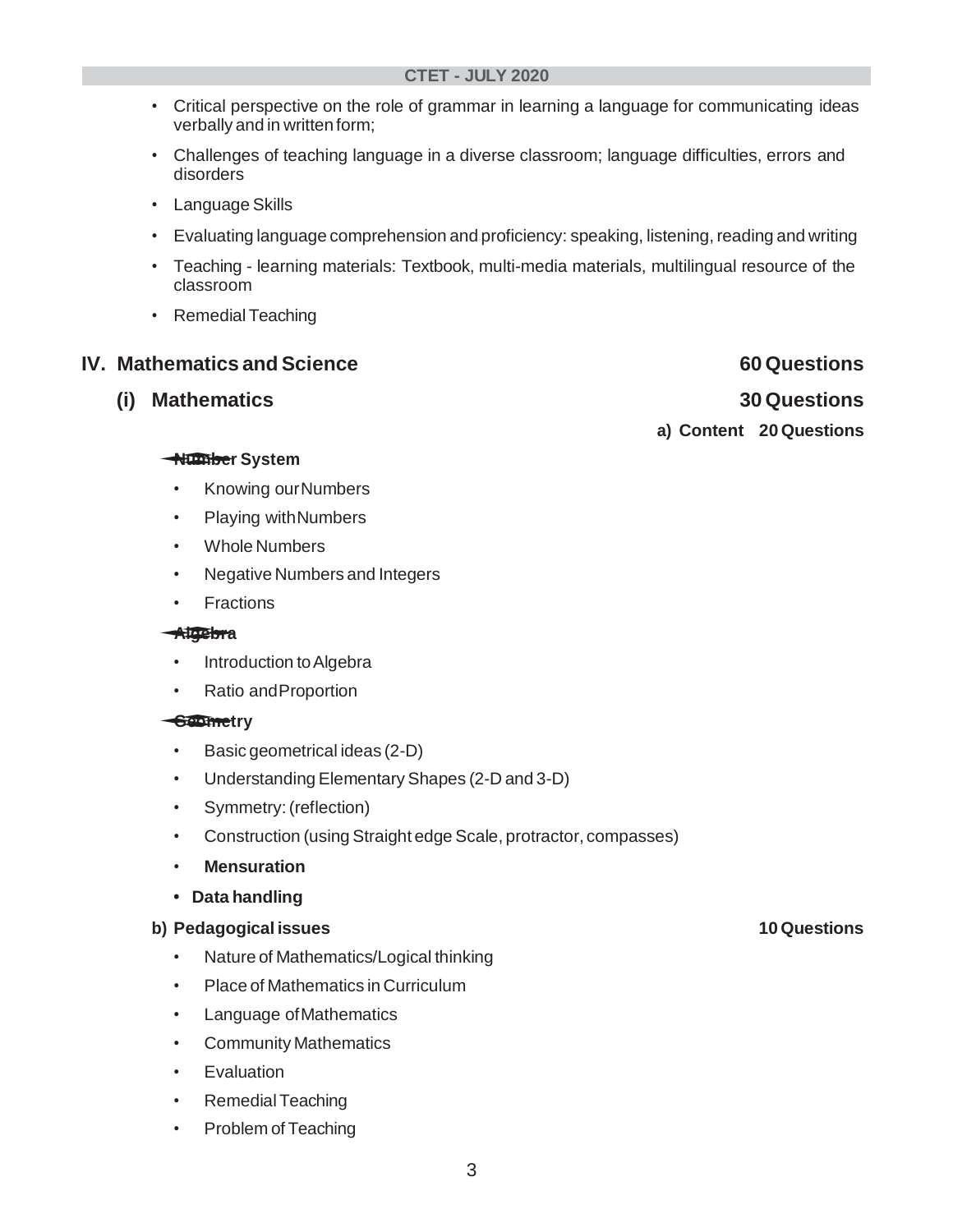## **i) Science 30 Questions**

**a) Content 20 Questions**

#### **Food**

- Sources offood
- Components offood
- Cleaning food

### **Materials**

• Materials of daily use

# **Materials**<br>• Materials of daily use<br><del>The Wo</del>rld of the Living

# <del>Moxing</del> Things People and Ideas<br><del>The Chri</del>ngs work <del>Ing Wo</del>rld of the<br>
<del>Mosting</del> Things P<br>
How things work

- Electric current and circuits
- Magnets

### **Natural Phenomena**

## **Natural Resources**

### **b) Pedagogical issues 10 Questions**

- Nature&Structure of Sciences
- NaturalScience/Aims&objectives
- Understanding &Appreciating Science
- Approaches/IntegratedApproach
- Observation/Experiment/Discovery (Method of Science)
- Innovation
- Text Material/Aids
- Evaluation -cognitive/psychomotor/affective
- Problems
- Remedial Teaching

# **V.** Social Studies/Social Sciences **60** Questions<br>
a) Content **40** Questions<br> **History**

- When,Where and How
- The EarliestSocieties
- The First Farmers and Herders
- **The FirstCities**
- **Early States**
- **New Ideas**

#### **a) Content 40 Questions**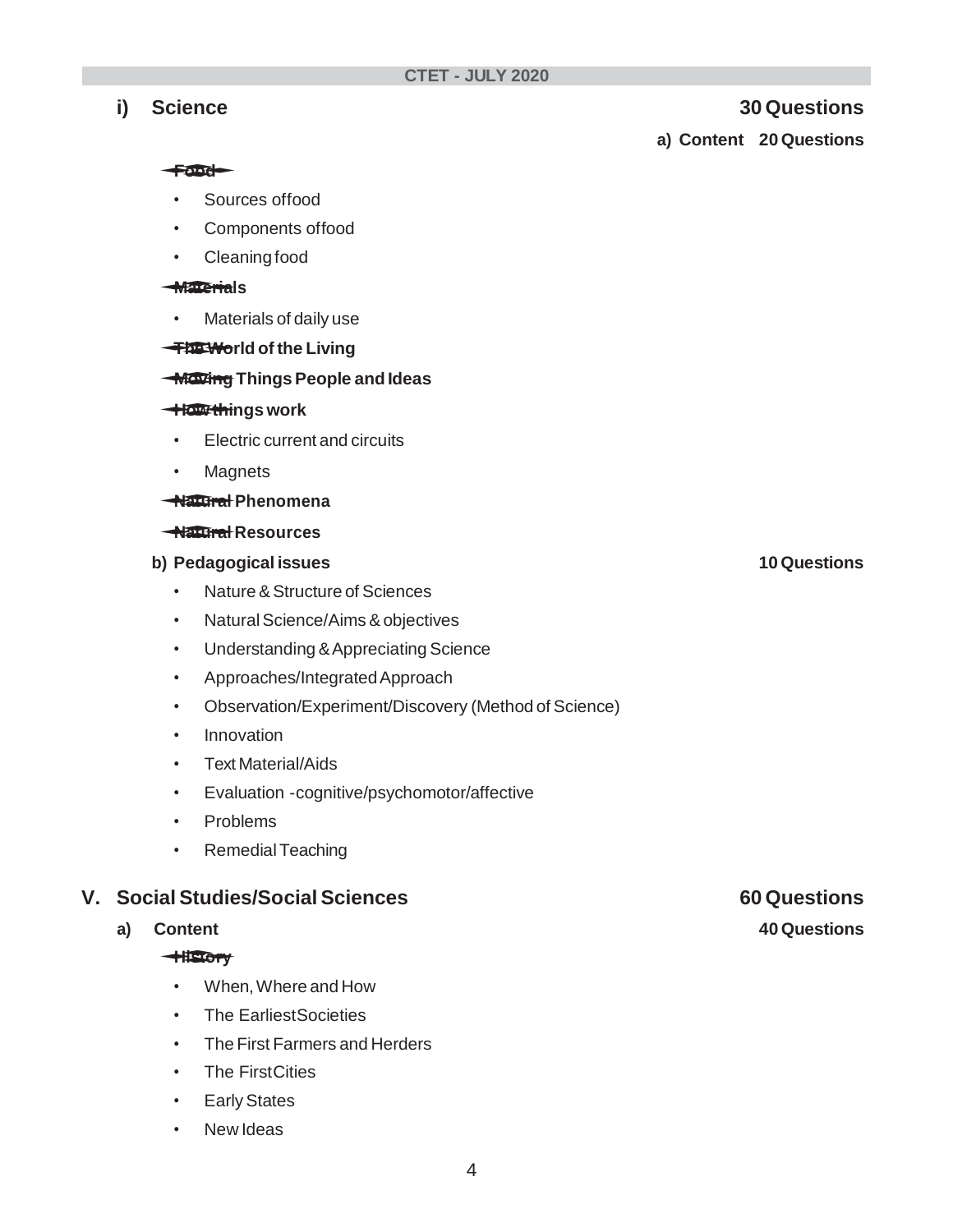- The FirstEmpire
- Contacts with Distant lands
- Political Developments
- Culture andScience
- New Kings and Kingdoms
- Sultans ofDelhi
- Architecture
- Creation of an Empire
- Social Change
- Regional Cultures
- The Establishment of Company Power
- Rural Life and Society
- Colonialism and Tribal Societies
- The Revolt of 1857-58
- Women andreform
- Challenging the Caste System
- The NationalistMovement
- IndiaAfter Independence

# **<del>Geogra</del>phy<br>• Geograp**

- Geography as a social study and as a science
- Planet: Earth in the solar system
- Globe
- Environment in its totality: natural and human environment
- Air
- Water
- HumanEnvironment: settlement, transport and communication
- Resources:Types-Natural and Human
- Agriculture

## **Social andPolitical Life**

- **Diversity**
- Government
- Local Government
- Making aLiving
- **Democracy**
- State Government